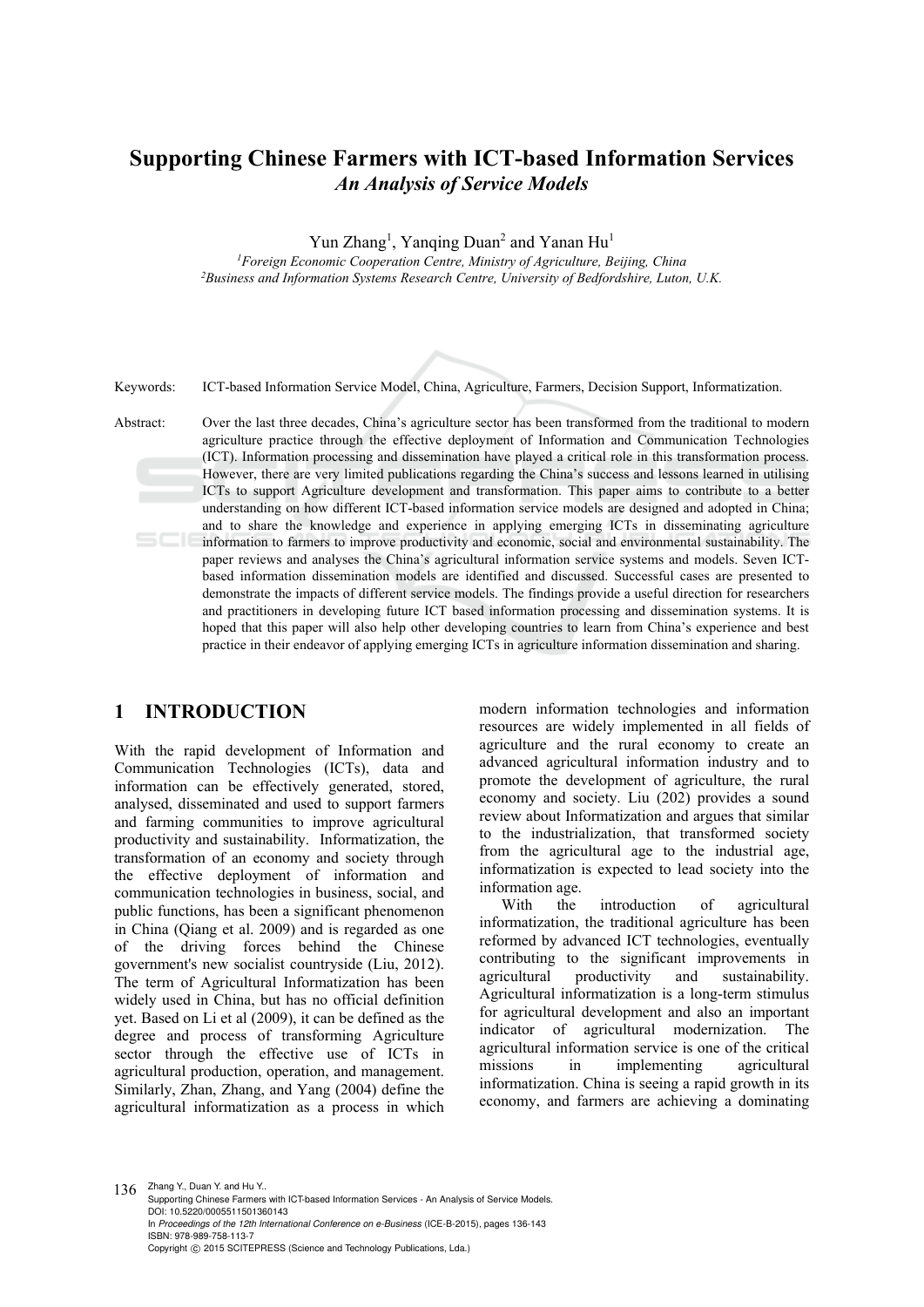role in the economic development. They have an ever increasing demand for using information in solving farming problems, and making effective decisions. In particular, since China became a member of WTO, its agricultural industry has been strongly affected by markets, resources, and environments. Facing the fierce competition both in the domestic and international markets, Chinese farmers and agri-business managers must be fully aware of emerging technologies as well as markets and sales information to maximize the economic benefits.

Therefore, over the last three decades, Chinese government has invested substantial amount of efforts and money to develop and deploy ICT-based agriculture information service systems nationwide. As a result, many innovative and effective information dissemination models have been emerged and widely adopted (Li, 2010). Farmers have gained enormous benefits from the ICT-based information services. However, existing research on China's agricultural informatization is fragmented and mostly reported in Chinese media (Liu, 2012) which limits the knowledge sharing among wider research communities at the international level. This paper aims to review and identify the ICT based information dissemination models in China and to share the China's experience and best practice in applying emerging ICTs in disseminating agriculture information to farmers and farm communities to improve productivity and economic, social and environmental sustainability.

# **2 MECHANISMS OF AGRICULTURAL INFORMATION SERVICE SYSTEMS**

There are different ways in developing and deploying agricultural information services in China (Xiong, 2008). The service system mechanisms can be categorized into three types: government-led, market driven, and community self-support. Each type has its advantages as well as disadvantages.

## **2.1 Government-led**

This mechanism is based on the government support and the services are free of charge and funded by the government budgets. The rural economic situation is still poor in China; therefore the services financed by the governments are currently still the main

mechanism. The government-led mechanism is based on the government management system structure that has a top down hierarchy. The Ministry of Agriculture (MOA) in China has agricultural departments in provincial cities, agriculture bureau or agricultural promotion centres in counties, and agricultural stations in villages. The advantages of this hierarchical system are efficiency in management and communications. However the disadvantages are the government organizations are lack of effective incentives and the services may not always be farmers oriented. Due to the free services offered by the government to farmers, the government-led mechanism is more suitable in the low economic development areas.

# **2.2 Market Driven**

This mechanism is based on the provision of services by organizations that make profit from their services to individual farmers. The information sources are from the leading agricultural enterprises and information providing enterprises. The beneficiary is the individual farmers who are willing to pay for the information. From a long term perspective, the Chinese agricultural information service must follow the market driven mechanism to ensure the sustainable information services. The market driven mechanism is suitable for regions where the farmers have high financial capability and know their information needs.

# **2.3 Community Support**

The community support is organized by local communities; they finance the information provision through their own funds. The typical communities are farmers co-operative organization, professional agricultural associations, industry associations, etc. the beneficiary is the members of these associations. The community support is becoming a more popular and important model in rural agricultural information dissemination because the government has developed relevant policies to encourage the adoption of the community support mechanism. The community support mechanism must follow certain policies and regulations by the governments to make the association legitimate.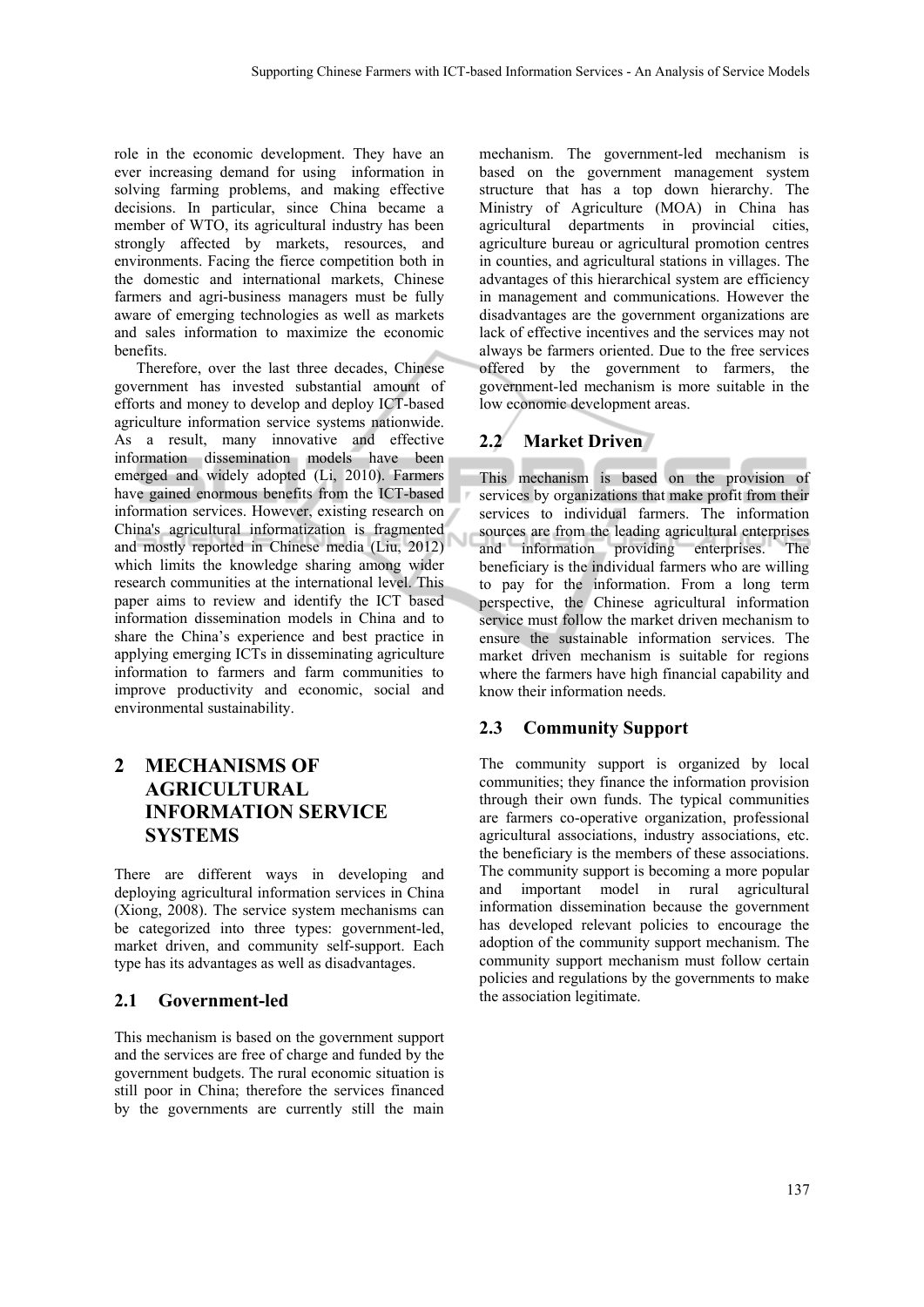# **3 AGRICULTURAL INFORMATION DISSEMINATION MODELS AND CASE STUDIES**

With the rapid development of ICT, the agriculture information service model is constantly evolved and improved (Zhang, 2012). Currently, the agricultural information dissemination models in China can be classified into the following seven types:

- 1. Web Portal a collection of relevant web sites to form an one stop centre for users.
- 2. Voice-Based Service information dissemination through telephone, i.e. call centres, e.g. Liaoning 12316 Golden Farming Hotline.
- 3. Text (SMS)-Based Service jointly operated by Agriculture sector and Telecom service providers, e.g Hunan Agri-Telecom Platform.
- 4. Online Community membership system, members involving all stakeholders, share experience and exchange information through interactive service platforms, e.g. farmers Mailbox in Zhejiang Province.
- 5. Interactive Video Conferencing Service e.g Shanghai Farmers "One Click and Go" service, or Intelligent Farmers service.
- 6. Mobile Internet Based Service information dissemination through smart phone service. 70% 3G coverage in rural China, 60% farmers access the Internet using mobile Internet service, e.g. Agribusiness price information, Enews.
- 7. Unified Multi-Channel Service Model utilising multiple methods to effectively disseminate information through telephones, computers, and mobile phones., e.g "3 in 1" service in Fujian

To select the most appropriate models, the information infrastructure, the operating costs, farmers' capabilities, farmers' information consumption behaviour and, most importantly, the local context should be taken into consideration (Zhang, 2012). The following sections analyze the features of each model and demonstrate its applications with case studies.

## **3.1 Model 1 - Web Portal**

The Web Portal is a platform hosting a collection of relevant websites. It is an important and fast information dissemination channel. With the popularization and application of web technologies

in the field of agriculture, the number of agricultural websites created in the last decade has been very high. The establishment of web portals promotes the sharing and utilization of information resources, reduce overall investment and maintenance costs, and increase the service coverage and site visits.

#### **Case study: MOA Web Portal**

The web portal of the Ministry of Agriculture was established in 1996. It was the first ministry website to establish access to the Internet. The web portal now has contained the websites from different bureaus and institutions under MOA. Currently, MOA web portal includes different types of website, for instance, the governance sites, and the public service sites. In addition to the Chinese native language, English, Japanese, Korean, Russian and other foreign language are also provided, with news, government events, online office, public interaction, and integrated multiple functions of public information services. The portal has integrated abundant resources from agriculture-related departments, allowing the public to access agricultural news, agricultural market information, agricultural technologies, and rural life and culture information.

#### *Operational Features*

- 1. High quality service standards.
- 2. Comprehensive management and maintenance mechanism.
- 3. Provision of diversified contents to meet the farmers' information needs.

#### *Service Outcome*

The influence of the site has been significantly increased over the years. In the 2013 annual performance evaluation of government websites, hosted by the Website Information Research Center of the Chinese Academy of Social Sciences, the MOA portal was ranked third among the State Council departments, won the management innovation award, government transparency leadership award, and the internationalization award. The portal has 8 million daily visitors from 158 countries and regions.

## **3.2 Model 2 - Voice based Service**

At present, China's rural telephone penetration rate is very high. According to the National Bureau of Statistics, as of the end of 2012, every 100 rural households have 197.8 mobile phones, 42.2 landline telephones. So the voice service is currently a key approach to get connected with the farmers. The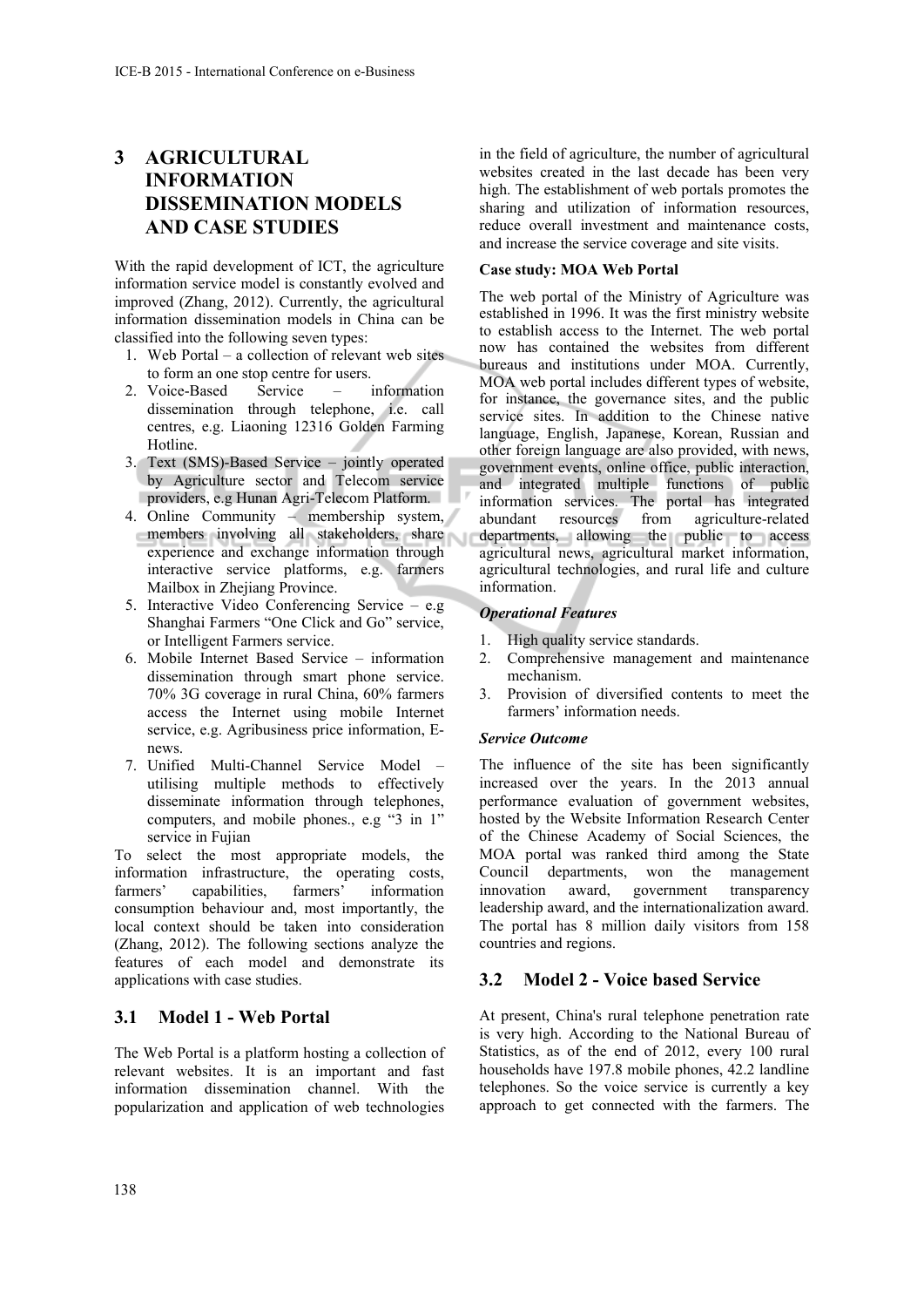voice service is the use of the call center technology to provide users with expert advice and automated voice services. The farmers can call in to get information and guidance on policy, technology, marketing, business, life and other aspects. In July 2006, MOA launched the 12316 hotline to serve the Chinese farmers. Up to now, the 12316 hotline has covered 1/3 households nationwide, and become a well know brand name to provide the direct connection between farmers and experts.

#### **Case study: Liaoning 12316 Golden Farming Hotline**

Liaoning 12316 Golden Farming Hotline was put into operation in July 2005. It is an integrated information service platform catering for the agricultural industry, rural areas and farmers. The project was jointly conducted by MOA and the Liaoning provincial government. Ever since the beginning, the 12316 hotline has opened 66 seats, responding to approximately 3,000 calls every day. At the end of 2013, the hotline had handled 3.62 million cases.  $NCE$  AND TECHN

#### *Operational Features*

- 1. Innovative development model. Liaoning 12316 hotline is a joint effort from multiple stakeholders.
- 2. Establishment of the 12316 "Cloud" platform. Since 2012, Liaoning has upgraded the platform architecture with cloud technology.
- 3. Development of a standardized service mechanism to benefit farmers. Ite has working staff on duty 12 hours every day, 24-hour automated voice service, serving the farmers all year around.
- 4. Professional service team. After years of development and accumulation, it now has a team of more than 200 agricultural experts and 60 consultants as its professional service team.
- 5. Provision of a wide range of advisory services.

#### *Service Outcome*

The Liaoning 12316 Golden Farming platform successfully set up a hotline linking farmers to the government, latest technologies, and markets by enabling an efficient information dissemination flow. It is estimated that this service helped farmers to generate revenues of about 30 billion yuan (c.a. 4.5 billion pounds).

## **3.3 Model 3 - Text (SMS) based Service**

The SMS message service model is operated jointly by the agricultural organizations and the telecom service providers (SP). The agricultural information provider edits, audits, and publishes text messages through the specified telecommunication channels. With the increasing number of farmers who own mobile phones, the information dissemination through SMS has become a key service model. Mobile phones have become an important communication media for farmers in managing agricultural production and daily life, and communicating with the outside world. In 2009, MOA launched a short messaging services using access code "12316" at all levels of the agricultural sector.

#### **Case study - Hunan Agri-Telecom Platform (HATP)**

In 2006, the Hunan Provincial Department of Agriculture and the Hunan Branch of China Mobile signed a strategic agreement to jointly working on agricultural information dissemination by taking advantages of the mobile phone network platform. Both parties made full use of their respective resources, and helped promote the dissemination in the forms of events, websites, posters, text messages and mobile subscription packages. They established the Hunan Agri-Telecom Platform (HATP).

#### *Operational Features*

HATP is a joint effort from both government sectors and private companies. The principle of the management and maintenance of this platform can be summarized by a few key words: Led by government, Joined by enterprises, Adapted to the market, Benefiting the farmers. The expert team and the market information reporter team are the most important teams for this service model. 335 experts were employed in the first round with 60 of them being the core experts responsible for information collection and consultation. The 30 market information reporters collect market, pricing, and supply/demand information from various types of sources. The platform highlights a single access to multiple varieties of agricultural information with the lowest cost and highest efficiency.

#### *Service Outcome*

From 2007, the Hunan agricultural information service platform has brought enormous benefits with regard to guiding agricultural production, improving agricultural productivity and efficiency. It provides timely and effective technical guidance in dealing with crop drought and frost, pests, etc. and has been highly appraised by the users. Up to now, the platform has more than 10,000 items of information released, 3 million phone consultations completed,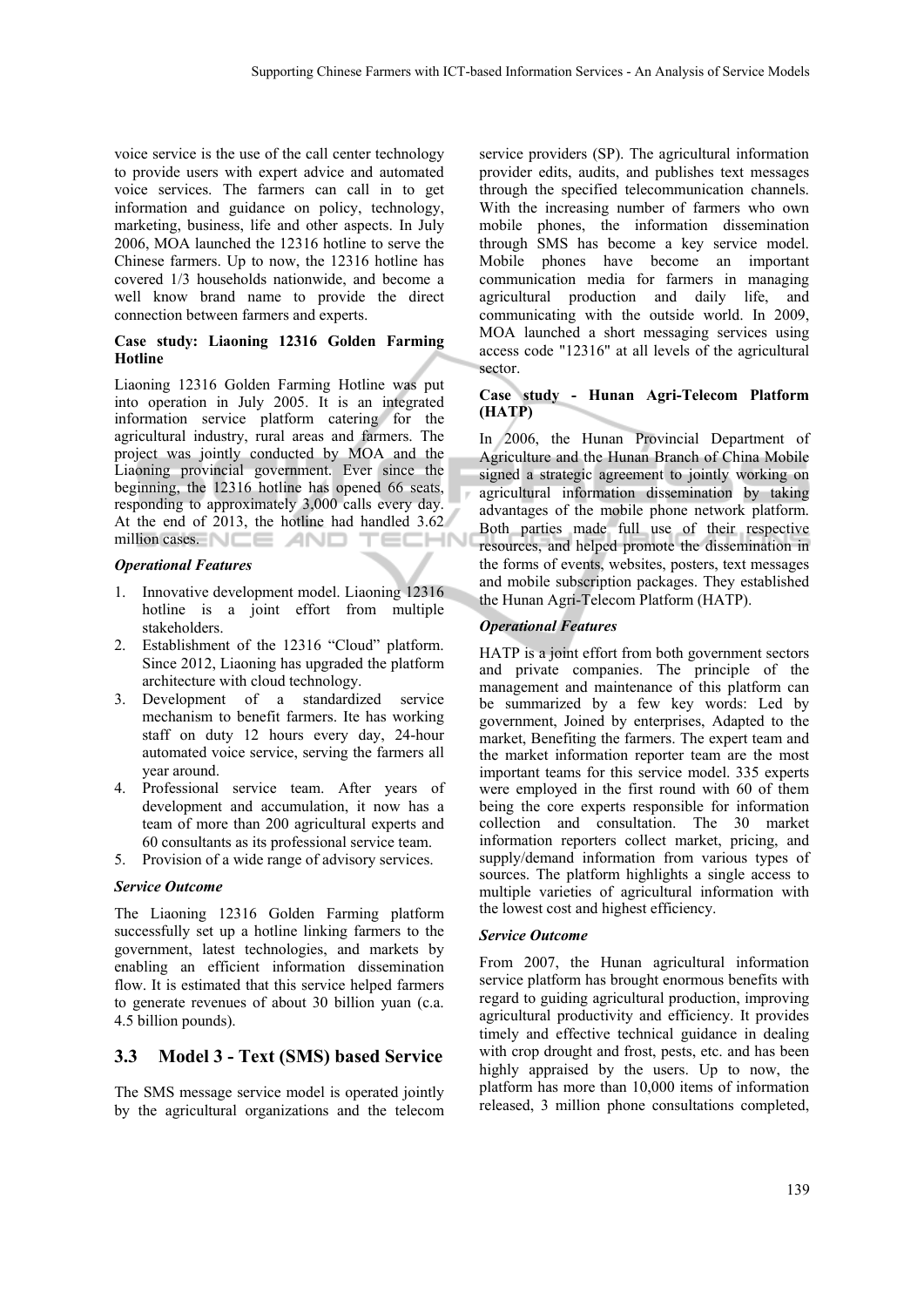and 3 million subscribers, resulting in better social and economic benefits.

## **3.4 Model 4 - Mobile Internet-based Service**

This model is developed by taking the advantages of mobile Internet technologies. Users can be connected via handheld devices anywhere at any time. Agricultural information is disseminated to formers on the move or located in any agriculture production sites. The mobile information service is ubiquitous, portable, and geographical identifiable. It has no temporal and spatial restrictions. This service model is expected to dominate the future information dissemination models (Mao, 2012). According to "China Internet Development Statistics Report" in 2012, 3G network coverage in rural areas has reached 70%, the number of smart phones increased by more than 30% per year in the rural market, and rural Internet users increased to 146 million, of which 60.4 percent of the rural Internet users use the mobile Internet.

#### **Case study- E-Price App**

The price fluctuation in agriculture products has increased over the years. This has brought negative impact on producers' economic stability and income. The E-Price App is developed to help farmers and agri-business managers to deal with the price volatility. It utilizes the Internet, cloud computing, and smart phone devices. The App releases agricultural products prices provided by a collaborated source from government agencies, agricultural producers, agri-businesses, consumers, etc. The App has functions like price push, price comparison, real time inquiry, agricultural news, location identification, tailor made price reporting, and bidding and match making. The App service provides the price information service in different trading processes such as: production, logistics, retail, agricultural materials, price analysis, etc.

#### *Operational Features*

The E-Price App provides real-time prices information for users. The price information comes from different sources, including government agencies, communities, enterprises, business units, and individual consumers. Features of the platform include:

- 1. High user participation. The App allows price reporting by users. Users can act as both a price reporter as well as a price information user.
- 2. Accurate, reliable, timely updated service. The

price information comes from different sources to ensure the accuracy and reliability.

3. Personalized information service. The App allows user customization. Users can subscribe to receive the price information based on their specific interest. The App also has search functions to identify the users' current position and provide location based price and products information.

#### *Service Outcome*

The E-Price App is mainly operated by the enterprise in collaboration with relevant agricultural departments. It has been deployed in a number of provinces and cities and will expand its use with comprehensive contents, unified standards, and nationwide coverage. The App has effectively helped the government to monitor and respond to the price fluctuation.

# **3.5 Model 5 - Online Community**

In the online community support service model, people form a community to help each other. They register themselves in the service system with authenticated personal information. In this online community service model, members of the communities include government officers, agritechnical professionals, industry associations, agrienterprises, and farmers. They chat online using their computers and mobile phones. In the Eastern regions of China, the computer penetration rate is high in rural areas. Farmers in these regions use the Internet to obtain information. Thus the self-support service model suits those areas very well. Farmers carry out regular online communications with each other, helping each other. This model is remarkably successful in Zhejiang province of China.

#### **Case study - Farmers'Mailbox in Zhejiang**

Farmers' Mailbox is a public service platform customized to serve local farmers community in Zhejiang. Farmers register themselves with authenticated personal information. The platform provides services in e-commerce, e-government, agricultural services, and information integration. Farmers have an easy access to the platform with computers and mobile phones, chatting with each other, searching information, etc. This platform was developed mainly by the Agriculture Department of Zhejiang Province and China Mobile in Zhejiang. Agricultural sector in provincial, municipal and county levels share their respective responsibilities in the management and maintenance of the community platform.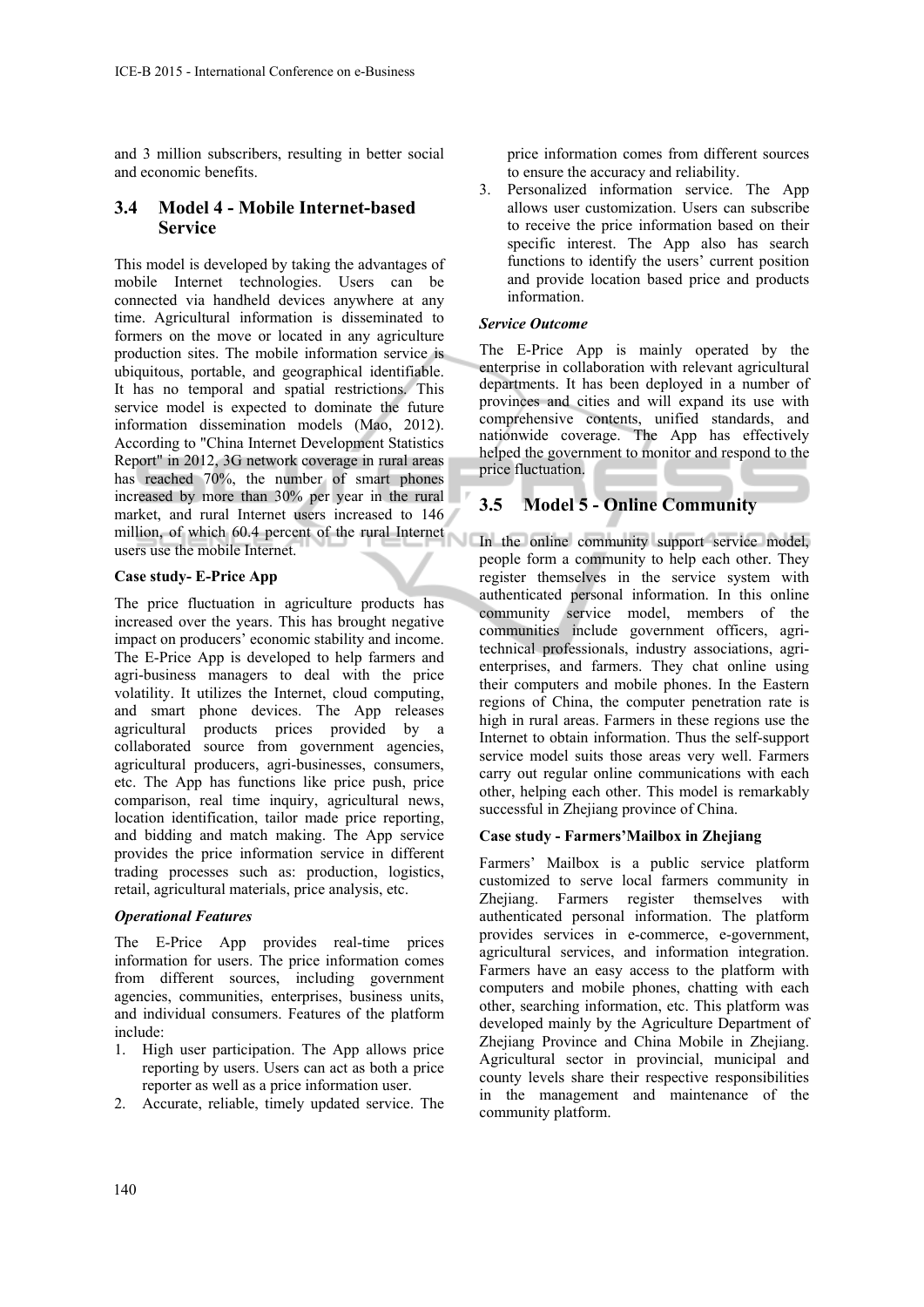#### *Operational Features*

- 1. Rigorous management system. The platform is managed in a hierarchical structure covering the provincial, city, county, township, and village administration. This hierarchical management system guarantees the reliability of information.
- 2. Smooth contact system. The communication network comprises of contact stations at the provincial, city, county, township, and village levels. The platform coverage of stations is 100% at the provincial, city, county, and township level and 95% at the village level.
- 3. Reliable system with authenticated information. The Farmers' Mailbox project requires real name registration. Members registration is verified by the local authorities to ensure that user information is authentic and reliable.
- 4. Constant improvement of service quality. More functions are added to the platform over the years to meet the growing requirement from the farmers.

# *Service Outcome*

The mailbox platform serves as a unified agricultural information service platform in Zhejiang, covering five administrative levels. It is estimated that approximately 180 million yuan is saved in total. At present, Zhejiang farmers mailbox has 2.6 million registered members, forming a stable customer base.

# **3.6 Model 6 - Interactive Video Conferencing Service**

The video conferencing service model is the use of the Internet to achieve real-time video and voice communications. The most notable features of this model lie in a visual and face to face interaction, multiple service approaches including one-to-one, one-to-many, and many to many services. For example, farmers can ask questions and show the pest samples to the experts through the video to help the experts offer accurate diagnosis and effective solutions.

#### **Case study – One Click Farmers Service Platform in Shanghai**

The Information Center of the Agriculture Committee in Shanghai developed the "integrated information service platform for farmers " called "One Click Farmers Service" and deployed intelligent terminals to farmers. The platform collects and disseminates relevant information through the terminals in Shanghai. Information provided covers the policies, agricultural technology

promotion, disaster warning, distance education, news of village affairs, expert advice, etc. The platform serves farmers free of charge. The platform also can facilitate a multi-party video chatting, twoway interactive video chatting, and mobile video chatting. Intelligent information filtering and automatic information receiving are also featured in the platform.

#### *Operational Features*

The platform uses the advanced video and audio integration technologies and has established a multimedia call center by integrating analog voice calls, video calls and SMS text messages. Based on the Internet technology, the platform enables remote consultation and communication between experts and farmers. The multimedia platform allows farmers to consult the experts either through 12316 hotline or video calling with a single click. Farmers have the rights to choose the experts. The platform also supports a 1-to-8 video conferencing system. This system can also serve the purpose of online training, and trainings can be recorded for future review.

#### *Service Outcome*

TECHN

The two-way interactive video service enables a real time "face to face" communication between farmers and experts to solve problems in agricultural production practices. The platform has been further enhanced and now it has connected experts from city and county levels, and reached a seamless video connection between farmers and experts. The platform provides all-year-around consultation services in a simple, direct and easy-to-understand way.

# **3.7 Model 7 - Unified Multi-Channel Service Model**

As each service model has its advantages and disadvantages and suits different application contexts, an integrated service model has been explored and developed to facilitate the information dissemination using multiple communication channels as shown in figure 1. Currently, each province is exploring the best way to carry out agricultural information dissemination by coordinating the different service approaches and models, to maximize the service effectiveness and efficiency.

#### **Case study – "3 in 1 Service" in Fujian**

Beginning in 2009, Fujian Provincial Department of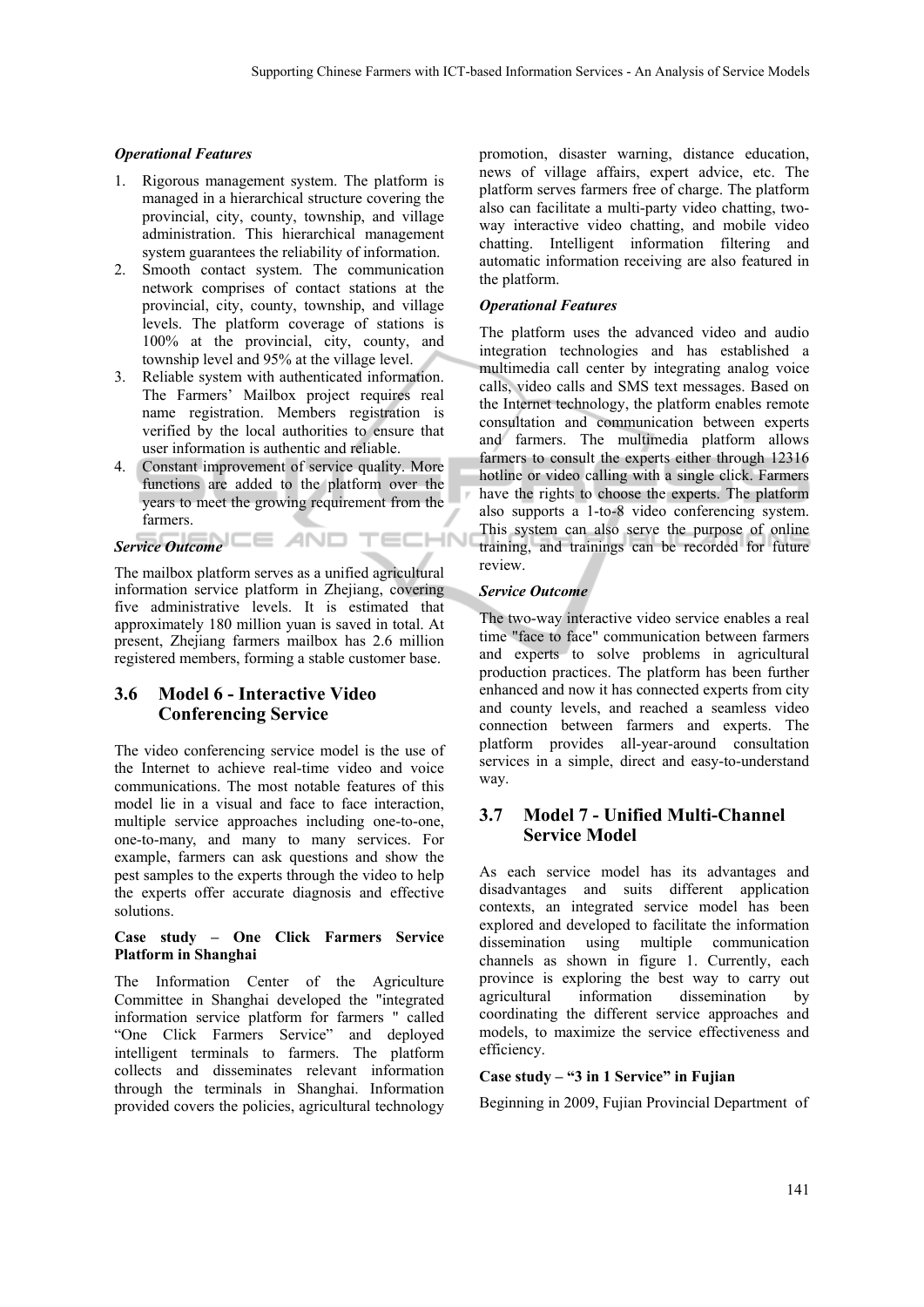

Figure 1: A unified multi-channel service model.

Agriculture attempted to unify the information resources and services by integrating telephony voice service, Web applications system, and mobile Internet service into a unified "3 in 1 Service" model. "3" represents landline telephone, personal computers, and mobile phones. Farmers can use these 3 main communication media to access information anywhere and anytime.

Up to now, the voice service has been the most popular information dissemination channel that reached almost all the rural population in the province. Computer terminals have been deployed in 354 villages. The 3 in 1 service platform provides agricultural consultation, training, agriculture information, etc.. The Apps for both Android and iOS were developed to provide similar service functions as those provided by the personal computers. The service platform has 16 service zones covering 46 service categories.

#### *Operational Features*

- 1. Sound system development concept. The service system was developed based the concept of "Government-led, demand led, top-level design, collaborated efforts".
- 2. Service concept. "3 in 1 service" aims to provide free services to the public in a comprehensive, convenient, professional, and personalized way.
- 3. Active promotion of the service. A number of proactive approaches are in places to widely promote the service in the province.

#### *Service Outcome*

The "3 in 1" service platform is still in its early stage and it is expected that this unified service model will significantly improve the coverage of the service areas and quality of service with more comprehensive information sources and quality support.

# **4 DISCUSSION AND CONCLUSIONS**

Over the last two decades, the Chinese government has invested a significant amount of efforts and money in agricultural information dissemination services and this has been reflected in the Communist Party's annual committee's policy documents (e.g. Central Committee of the Chinese Communist Party & State Council, 2006, 2007, 2008, 2009, 2010). These investments have contributed greatly to the agriculture sector's social and economic improvement (Li, 2010). With easy access to information, knowledge and experts' support through ICT-based information services, farmers are able to improve their income and economic situation through better practice, for example, in dealing with disasters, pests, trading, marketing, and with raised awareness of government support and favorable policies. However, despite of the great success in using ICTs to provide information services to Chinese farmers, there has been very limited publications to disseminate the best practice of Chinese models to research communities worldwide. Therefore, this paper aims to address this gap. It reviewed the current literature on China's information service systems development and implementations. Three mechanisms for developing and implementing information service systems are discussed, which are named as: government-led, market driven and community self support. Seven information dissemination models are identified and demonstrated with case studies.

The key impact of agriculture information services in China can be highlighted in the following areas:

- Improved the efficiency of Agriculture Services, e.g. "12316 hotline", "Unified 3 in 1 services", etc.
- Increased farmers' income
- **Improved agriculture productivity**
- Reduced the digital gap between rural areas and modern cities

However, there are still many barriers to the further deployment and utilization of ICT-based information dissemination due to the following major constrains:

- Poor IT infrastructure and Internet coverage in remote rural areas
- Lack of technical support staff
- Limited information and knowledge sources
- **Management and monitoring system not fully** in place yet
- Lack of rigorous information governance and